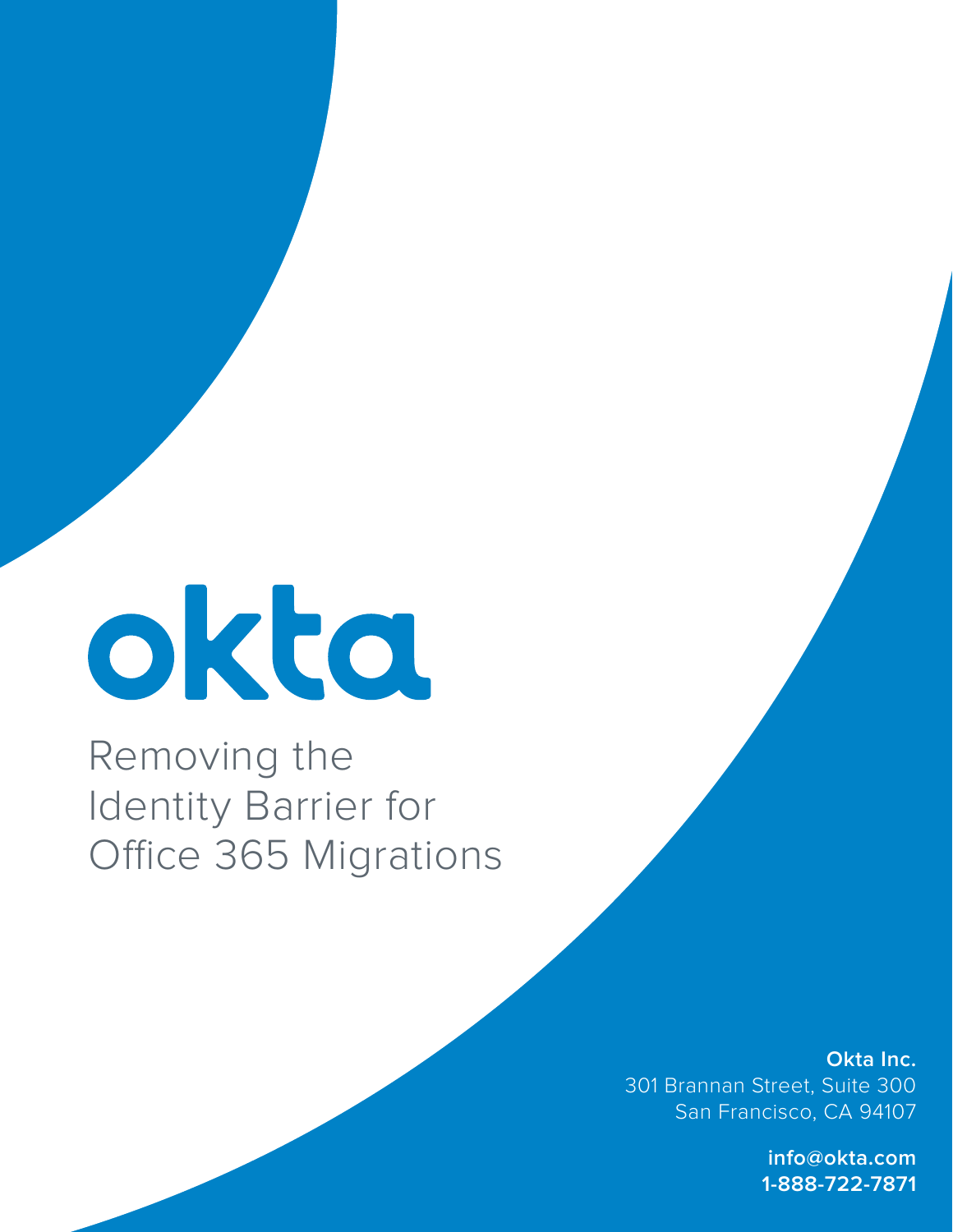

| <b>Introduction</b>                                                                               | $\overline{4}$ |  |
|---------------------------------------------------------------------------------------------------|----------------|--|
| <b>Office 365's Identity Barrier</b>                                                              | 4              |  |
| <b>Understanding the Challenges of Migration</b>                                                  |                |  |
| <b>Data Migration</b>                                                                             | 4              |  |
| <b>Identity Management</b>                                                                        | 4              |  |
| Okta was Born in the Cloud                                                                        | 5              |  |
| <b>Authentication</b>                                                                             | 6              |  |
| <b>Active Directory Federation Services (ADFS)</b>                                                | $\overline{7}$ |  |
| <b>ADFS Hardware Requirements</b>                                                                 | 7              |  |
| <b>Azure AD Connect</b>                                                                           |                |  |
| <b>Azure AD Connect Hardware Requirements</b>                                                     | 7              |  |
| <b>Pass-Through Authentication</b>                                                                | 8              |  |
| <b>Connecting Cloud to Active Directory with a Modern</b><br><b>Lightweight Architecture</b>      | 8              |  |
| "Near Zero" On-Premises Footprint                                                                 | 9              |  |
| <b>Preconfigured Office 365 Connectivity</b>                                                      | 10             |  |
| <b>Delegated Authentication</b>                                                                   | 11             |  |
| Okta + Office 365                                                                                 | 11             |  |
| <b>Support For Office 365 Modern Authentication (ADAL)</b>                                        | 11             |  |
| <b>Directory Synchronization</b>                                                                  | 12             |  |
| <b>Handling the Complexity of Active Directory</b>                                                | 13             |  |
| For Very Complex Office 365 Environments, Okta is Significantly Simpler<br>to Deploy and Maintain | 13             |  |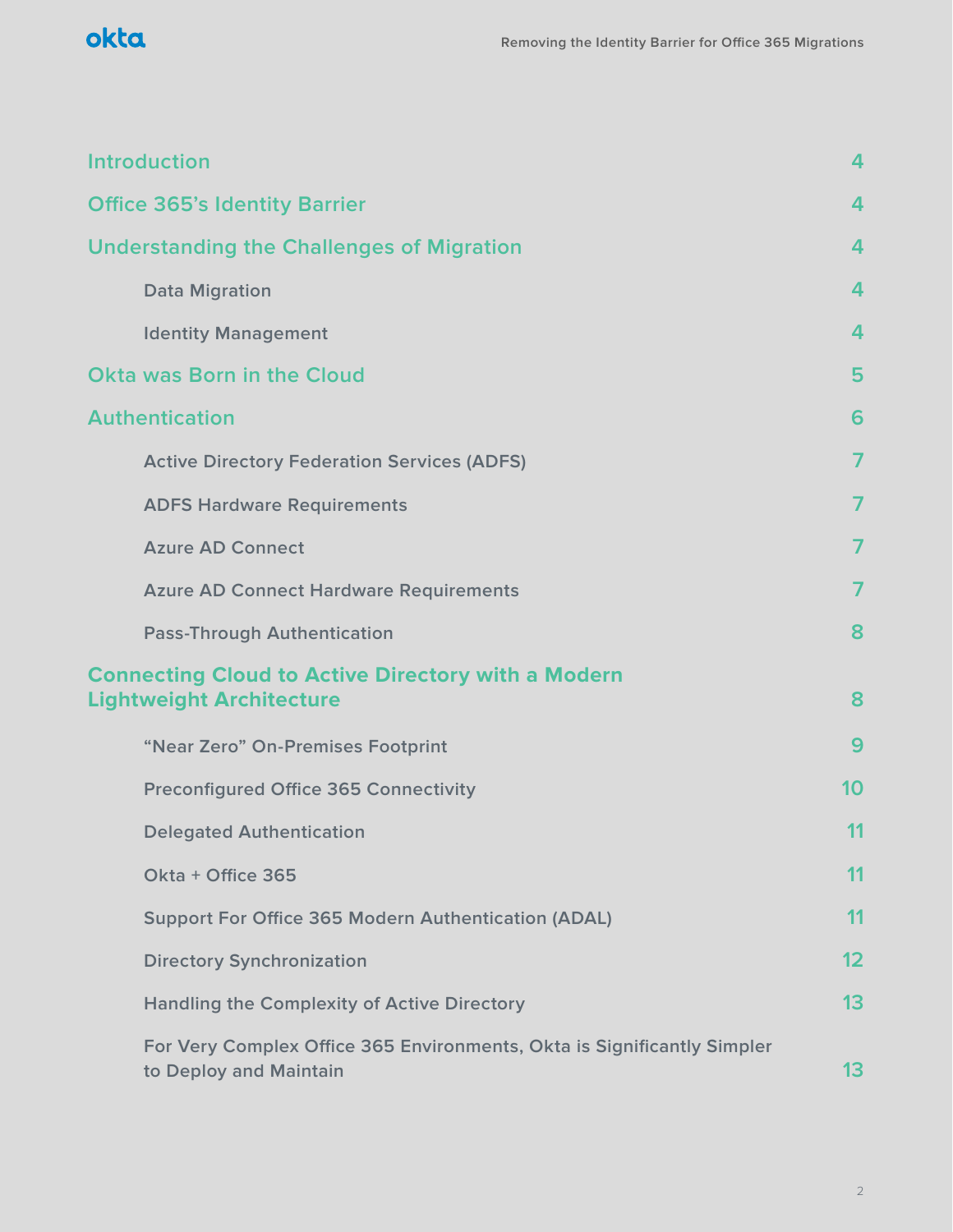

| <b>Domain Consolidation</b>                                              | 13      |
|--------------------------------------------------------------------------|---------|
| Deploy Office 365 6X Faster Using Okta                                   | 14      |
| <b>Provisioning from HR Systems</b>                                      | 14      |
| Okta for Office 365 is more than just Authentication and Synchronization | 14      |
| <b>Group-Based License Assignment</b>                                    | 15      |
| <b>Automated and Granular License Management</b>                         | 15      |
| <b>Automation for End Users</b>                                          | 15      |
| <b>MFA Done Differently</b>                                              | 15      |
| <b>A Modern Cloud Identity for your Modern Cloud Applications</b>        | $17 \,$ |
| <b>About Okta</b>                                                        |         |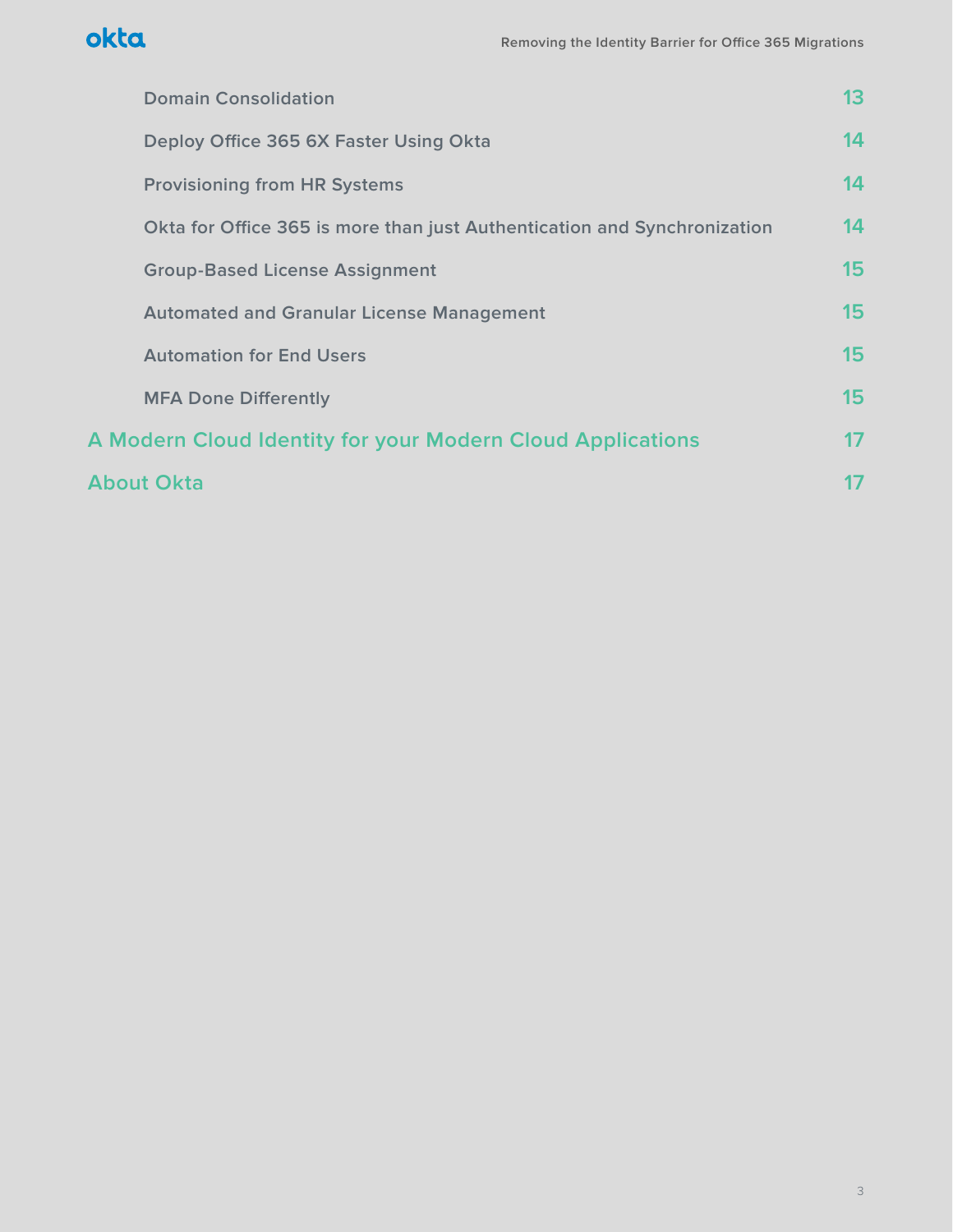# okta

# Introduction

How do you quickly connect Active Directory (AD) and all its user and group attributes to Office 365? This guide describes how Okta can help you avoid costly Active Directory consolidations and speed up your overall Office 365 migration without deploying costly on-premises servers.

# Office 365's Identity Barrier

Migrating to Office 365 can present many challenges. One of the greatest is the problem of identity. How do you easily connect your existing users, groups and other Exchange/Lync information in Active Directory to Office 365, and keep it up to date? Active Directory environments can be complex and often contain incorrect or inconsistent data. If you are working with Microsoft or one of their partners to migrate to Office 365, you may be advised to go through a lengthy clean up or consolidation of Active Directory. Migrating to Office 365 requires you to understand and resolve issues with Active Directory—otherwise you can expect delays in decommissioning expensive on-premises systems. In the following pages, we will examine how Okta's cloud identity service can be used to accelerate and simplify your Office 365 deployment while increasing overall security.

# Understanding the Challenges of Migration

Making the move to Office 365 presents two big hurdles: the first is data migration: of mailboxes in Exchange, and files in SharePoint. The second hurdle is identity management: dealing with the problems of authentication and keeping user and group information in sync with Active Directory.

### **Data migration**

Moving the email and file data—often terabytes of information—over the Internet to Office 365 can be time-consuming and error-prone. Built-in migration features in Exchange, combined with free tools from Microsoft, do not always provide a speedy and trouble-free experience. Exchange infrastructure might need to be upgraded to current versions, further delaying the Office 365 migration. Because of these limitations, many third-party companies like BitTitan and SkyKick have evolved to simplify and speed up the process of migrating.

### **Identity management**

The second challenge of identity has similar traits. Complexities in Active Directory are not always addressed with free tools offered by Microsoft, and they and require you clean up and fix data prior to migration. Just like the Microsoft built-in migration capabilities, the free identity tools also don't deliver a complete end to end IT admin or end user experience, making the long-term management of Office 365 difficult. Third party vendors like Okta have developed solutions that are more complete and easier to use. The identity problem can be broken down into four main areas: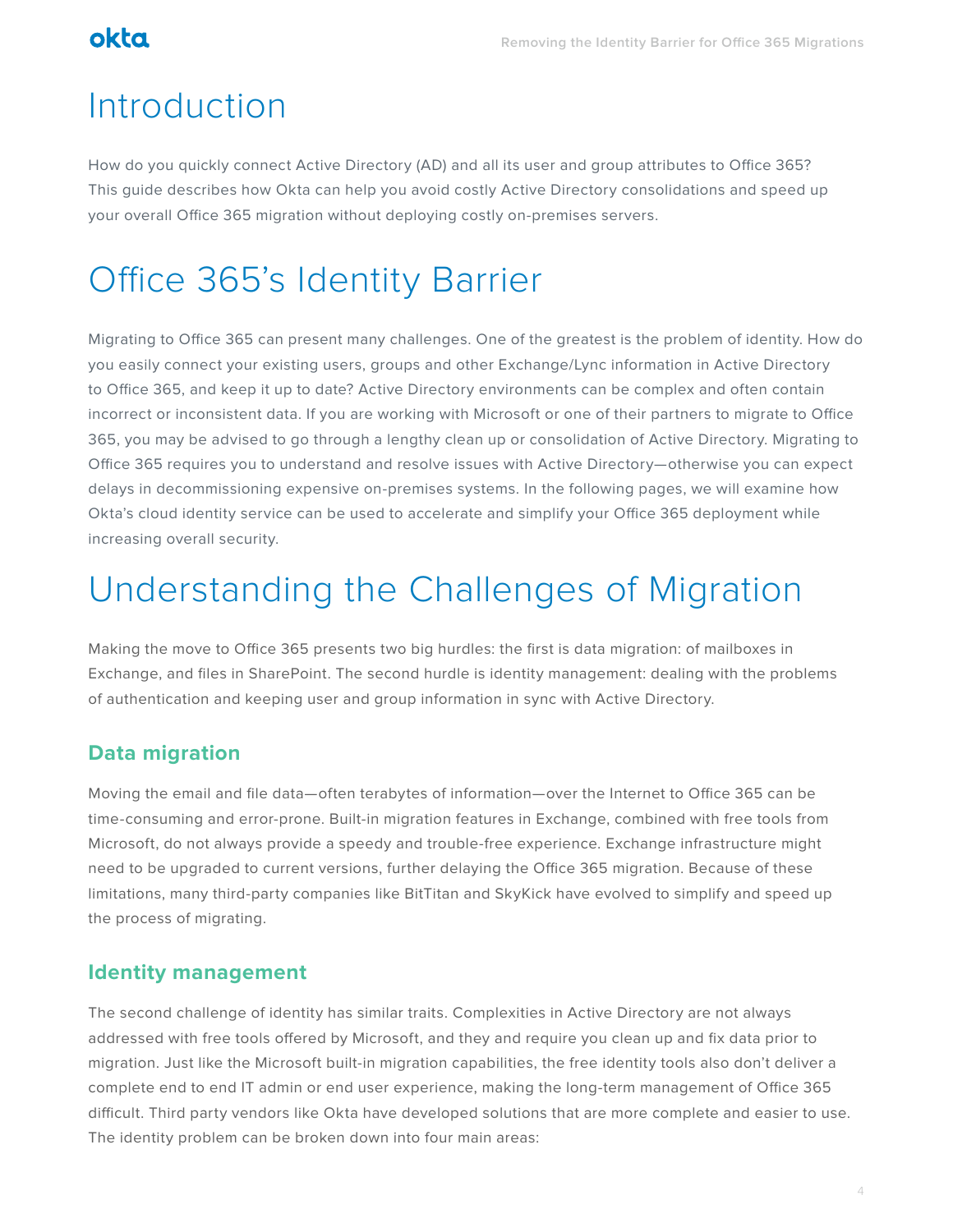

- **• Authentication.** Most IT admins wish to minimize the impact of moving to Office 365 on their users and let them authenticate to Office 365 using their existing Active Directory username and password.
- **• User and group synchronization**. Active Directory has all the information about users, distribution and security groups. Copying and keeping this information up to date in Office 365 is critical, especially for Exchange migrations.
- **• Automating creation of new users, and offboarding of existing/terminated users.** Once Office 365 migration is complete, there will be new people joining, leaving, and changing roles within the business environment. Changes to users' information and access to Office 365 must be immediately reflected in Active Directory.
- **• Simplifying, yet securing access on mobile devices.** Many users want to configure tablets and phones for email and to access documents. This should be easy for users but also allow the IT administrator to increase the security, leveraging techniques like multi-factor authentication (MFA) and enforcing phone passcodes.

Okta provides a modern identity platform for modern email and collaboration platforms. Microsoft's tools, like ADFS and Azure AD Connect, do not deliver a true end to end experience for both the IT administrator and the end user. Worse, they were designed over 10 years ago based on old legacy architectures. These tools are not suited for the new cloud era and force compromises when it's time to deploy Office 365. This is why Okta developed a service to fill in the gaps and provide a more automated and complete solution.

While this document focuses heavily on using Okta for Office 365, Okta is a service that extends far beyond just this one application. Okta has the most mature cloud identity integrations for platforms such as Salesforce, Box, Workday, ServiceNow, Google Apps, Zendesk to name a few. There are more than 5,000 pre-integrated applications in the Okta Integration Network. To use Okta as an enterprise-wide Identity and Access Management (IAM) platform, large enterprise and public-sector customers require integration to a multitude of on-premises and custom applications. Okta provides several mechanisms across products to enable integration to these systems. Okta also has the most mature provisioning integrations, and a mature mobile access management platform that is integrated with identity. While this paper discusses Okta and Office 365 in detail, please keep in mind that Okta is a much larger identity platform that addresses a wide variety of use cases across many other services.

# Okta was Born in the Cloud

Before we dive into the detail, we need to explain how Okta came to be the leading identity management service for Office 365. Okta was co-founded by Todd McKinnon, who was the vice president of engineering at Salesforce. Todd had intimate knowledge of how IT solutions were being developed in the new paradigm of the cloud. He knew that identity was going to be a big problem and decided to look at how to solve it from a new angle. Instead of basing his idea on existing on-premises identity management architecture, he wanted to build a cloud-first solution that could also be connected to on-premises systems without increasing the IT server footprint. People were moving to the cloud to get away from managing on-premises services, and Okta needed to provide a solution that fit in with that strategy.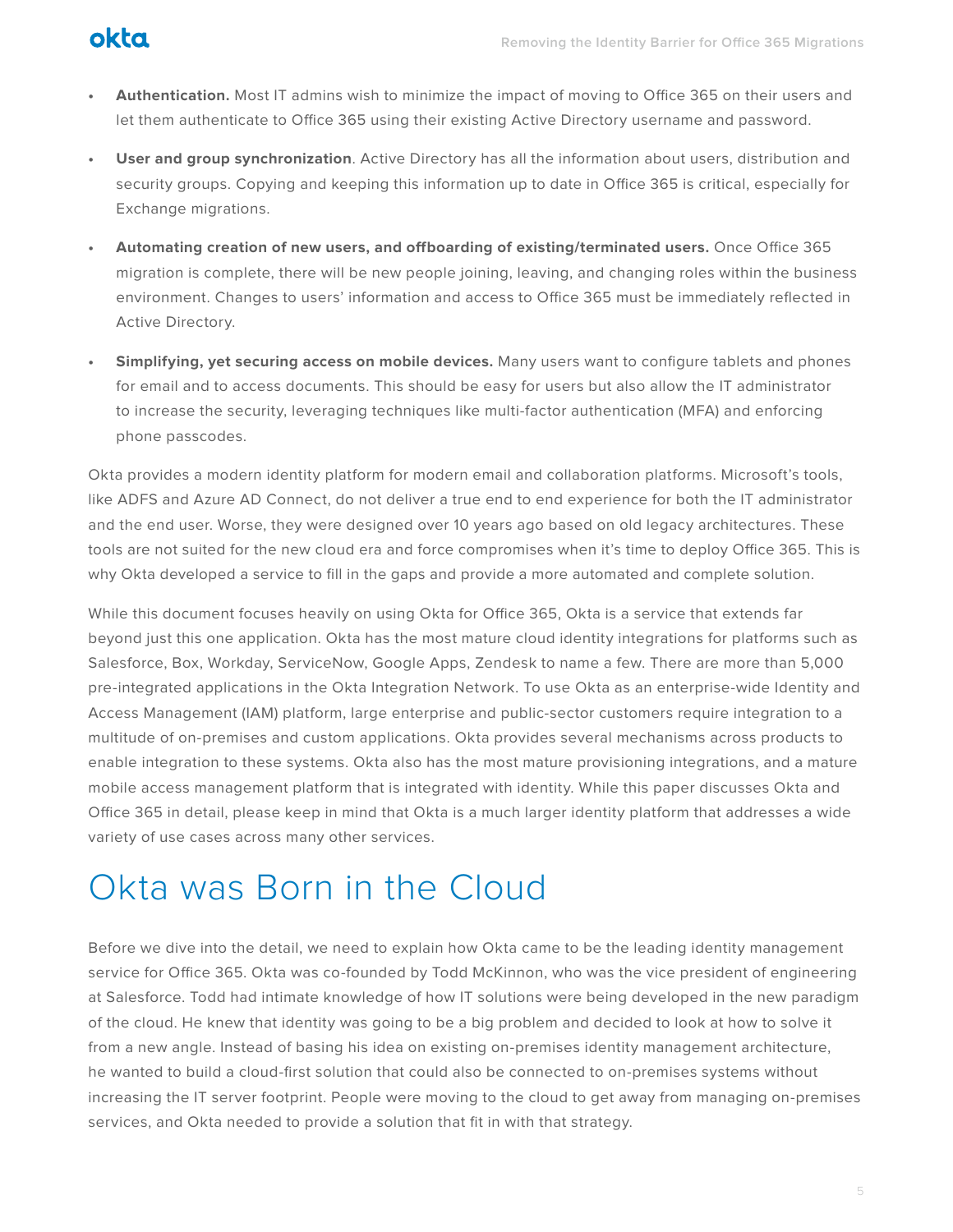Leveraging his experience at Salesforce, Todd built a team to design an identity solution where the majority of all the logic for enterprise identity would live in a massively scalable, always available, multi-tenant cloud service. He also wanted to ensure that everything was integrated, without multiple administrative portals, and delivered with a high-quality user interface—a consumer-grade experience for an enterprise technology. But, he knew that on-premises directories contained lots of information that is required to enable seamless access to a cloud application. Okta developed a completely new way of connecting the cloud back to the datacenter without having to deploy new servers with large-scale software to configure and maintain.

The result was Okta's identity and access management as a service—a clever approach to connect one cloud system to another, and also connect to on-premises identity resources. As we go through the rest of this guide, we'll highlight how this modern architecture benefits both Office 365 implementations and other cloud applications—and how to secure and connect them all together.

# Authentication

The vast majority of Office 365 deployments are about migrating from the on-premises equivalent. The most common scenario is moving from Microsoft Exchange to Office 365. Exchange integrates heavily with Active Directory, and for many years IT administrators have invested massive time and effort in managing users and groups and other Exchange data in the directory. The main advantage for Exchange alongside Active Directory was a single username and password for authentication to Windows desktops and email. The Active Directory username and password were also used for many other business applications: file servers, finance systems, HR applications, and collaboration platforms. All these systems integrated with Active Directory, and with it, companies achieved a single sign-on (SSO) experience.

Office 365, however, is a SaaS application. After users are migrated to Office 365, each employee ends up with a brand-new user account in the cloud. You could just stop there, tell the user their new Office 365 login username and password—but lose the years of investment to achieve single sign-on in Active Directory. Users become frustrated because they now have to manage more than one password, and IT administrators become frustrated with disconnected environments.

Attempting to solve this problem of authentication using the Microsoft legacy technologies forces a choice among a few options:

- Implement Azure AD Connect and federate the authentication from Office 365 back to on-premises Active Directory using Active Directory Federation Services (ADFS)
- Sync the password hash from Active Directory into Office 365 using Azure AD Connect
- Implement Azure AD pass-through authentication (used with Azure AD Connect)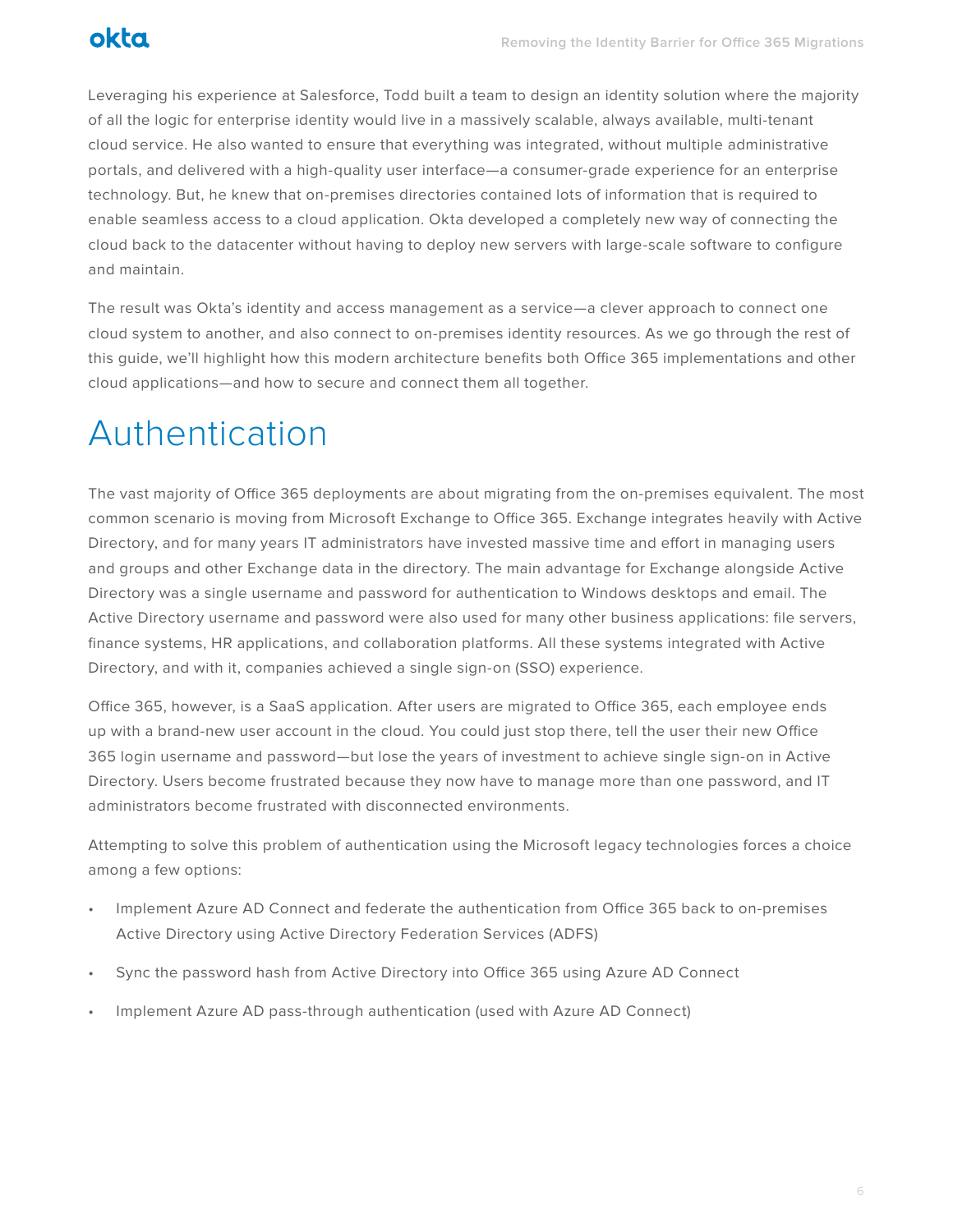# **Active Directory Federation Services (ADFS)**

ADFS is a powerful federation platform that authenticates Office 365 users to their Active Directory account by responding directly to the user authentication requests. You must configure and manage a network path from the internet to your ADFS servers, and from ADFS to your domain controllers. Network connectivity from the cloud, all the way into your Active Directory servers must be reliable. If anything fails, users cannot authenticate to Office 365.

#### **ADFS Hardware Requirements**

To deploy an ADFS solution, most companies end up with four new on-premises servers and network proxies and load balancers to configure. When there are multiple domains and forests, that number can climb dramatically and may require deployment of SQL server clusters. If you want to reduce costs by moving to the cloud, does it make sense to deploy more servers in your data center?



## **Azure AD Connect**

Microsoft offers an alternative to deploying ADFS, which is to use their directory synchronization solution, Azure AD Connect. Azure AD Connect also resides in your Active Directory domain, but it makes outbound internet connections to Office 365, copying your Active Directory data. There is no need to manage public internet traffic into your corporate network. However, your network must be configured to allow Azure AD Connect to communicate with all the forests and domains where user identities reside.

#### **Azure AD Connect hardware requirements**

Azure AD Connect requires you deploy a new dedicated server that connects to your Active Directory, copies the password hash, secures it again by hashing the hash, and then stores it in Azure Active Directory for Office 365. Azure AD then handles authentication requests directly, without federation. Often, this approach is called "Same Sign-On." It may seem ideal for Azure AD Connect to store Active Directory password hashes in Azure AD, since it doesn't require deployment of ADFS servers and infrastructure. But, using Azure AD Connect is a compromise.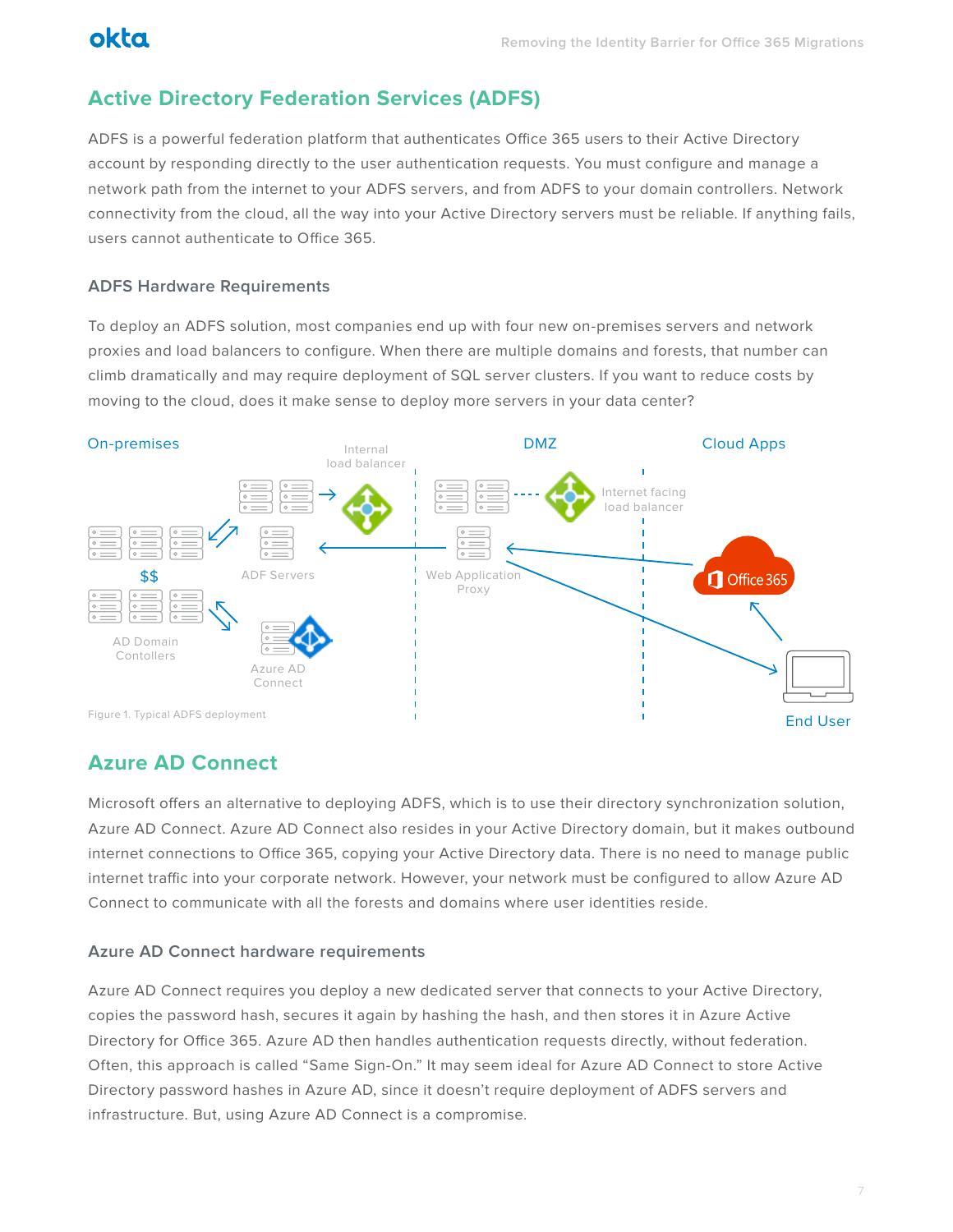

ADFS, while complicated and expensive to deploy, brings the authentication immediately to the Active Directory environment. If you need to maintain multiple Active Directory environments, you can configure more ADFS servers. Azure AD Connect, on the other hand, is a single server with no automatic failover. Azure AD Connect's password synchronization option does not meet the security requirements for many organizations.

#### **Pass-through Authentication**

The newest option that Microsoft has introduced for synchronizing users to Azure AD and authenticating those users against Active Directory is Pass-through Authentication with Azure AD Connect. This is a much more lightweight SSO model than Active Directory Federation Services, as it does not require a large-scale server deployment. Although end users' credentials are validated against local Active Directory, Pass-through Authentication may not meet the criteria for larger customers, as it currently does not support deployments with untrusted Active Directory forests. Also, note that both ADFS and Pass-through Authentication depend on your Azure AD Connect server remaining up and running.

So, the choices here are not quite ideal. Do you invest in building out and maintaining a highly scalable federated identity service with ADFS? Do you lose the benefits of true single sign-on and deploy a single server to copy your password hash into Office 365? Or do you place your trust in a newer solution that has not been optimized for large-scale Active Directory environments?

# Connecting Cloud to Active Directory with a Modern Lightweight Architecture

Okta bridges the gap between Active Directory and the cloud without requiring any of the extra servers or on-premises software. Like Azure AD Connect, Okta requires no network proxies or load balancers. There is no complicated certificate configuration, and there is no need to manage traffic from the public internet into the Active Directory environment. However, unlike Azure AD Connect, Okta does allow for automatic failover and real-time verification of user credentials to their Active Directory account—and can do so without requiring complex corporate network connectivity. How does Okta do this?

Okta looked at the functionality that resides in ADFS and Azure AD Connect and built a scalable version into our cloud service. Okta isn't running ADFS or Azure AD Connect. Rather, we've replicated the same features in our service on a modern cloud platform while using the same standard protocols and interfaces used by ADFS and Azure AD Connect. Office 365 users are not redirected to a login page hosted by your IT department, but instead to a cloud identity solution run by Okta. You get the same capabilities: ability to customize the login process, make access decisions about the authentication based on whether the user is in the office or out on the road, authorize users via multi-factor authentication, and authenticate to Active Directory. However, Okta manages the full deployment and service availability, and delivers reliability that outperforms anything you can deploy and manage yourself.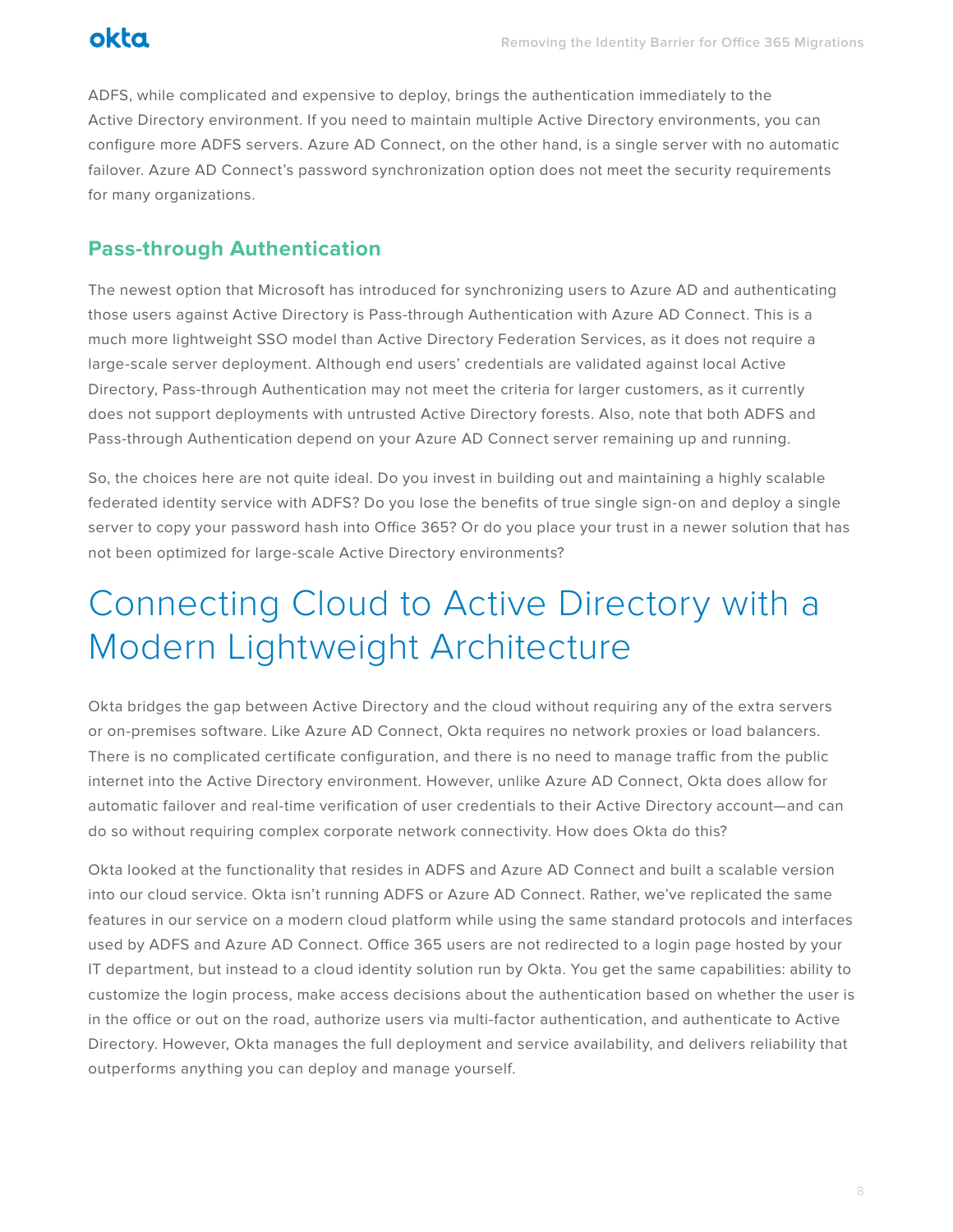## **"Near Zero" On-Premises Footprint**

How does Okta connect to Active Directory if all the directory synchronization functionality has been moved to the cloud? This is a critical difference in architecture. Okta installs lightweight agents onto existing servers in your Active Directory environment. The agents don't have to be installed on your Active Directory Domain Controllers, although some customers decide to do so. They can be installed on any existing Windows server that is joined to your Active Directory domain.

Okta agents are installed in minutes, are less than 5MB in size, and run as system services. There is no need to create, set up, and configure new, dedicated on-premises servers or databases as with ADFS. The functionality in these agents is just enough to talk to Active Directory, validate user login information, and connect back to Okta. The local agents store only the connection-related configuration required to allow them to connect securely back to the cloud. The agent maintains an outbound connection to Okta over standard secure web protocols (SSL/HTTPS). A typical Okta customer has two, three or more agents installed in their Active Directory domain, but some customers have connected over 100 Active Directory domains to a single Okta tenant.

While not a focus for this document, it is important to also mention that Okta isn't just about Active Directory. The same agent architecture that allows you to connect any V3 LDAP-compliant server to the cloud. Office 365 users can authenticate to LDAP and also use it as the source of information for Office 365 users and groups. Because Okta is a true identity management platform, you can mix both LDAP and Active Directory groups and/or users for Office 365. Okta also has a Java-based agent that our customers and partners have integrated with other on-premises systems like Oracle HR platforms and mainframes.



Figure 2. Okta's Lightweight AD Integration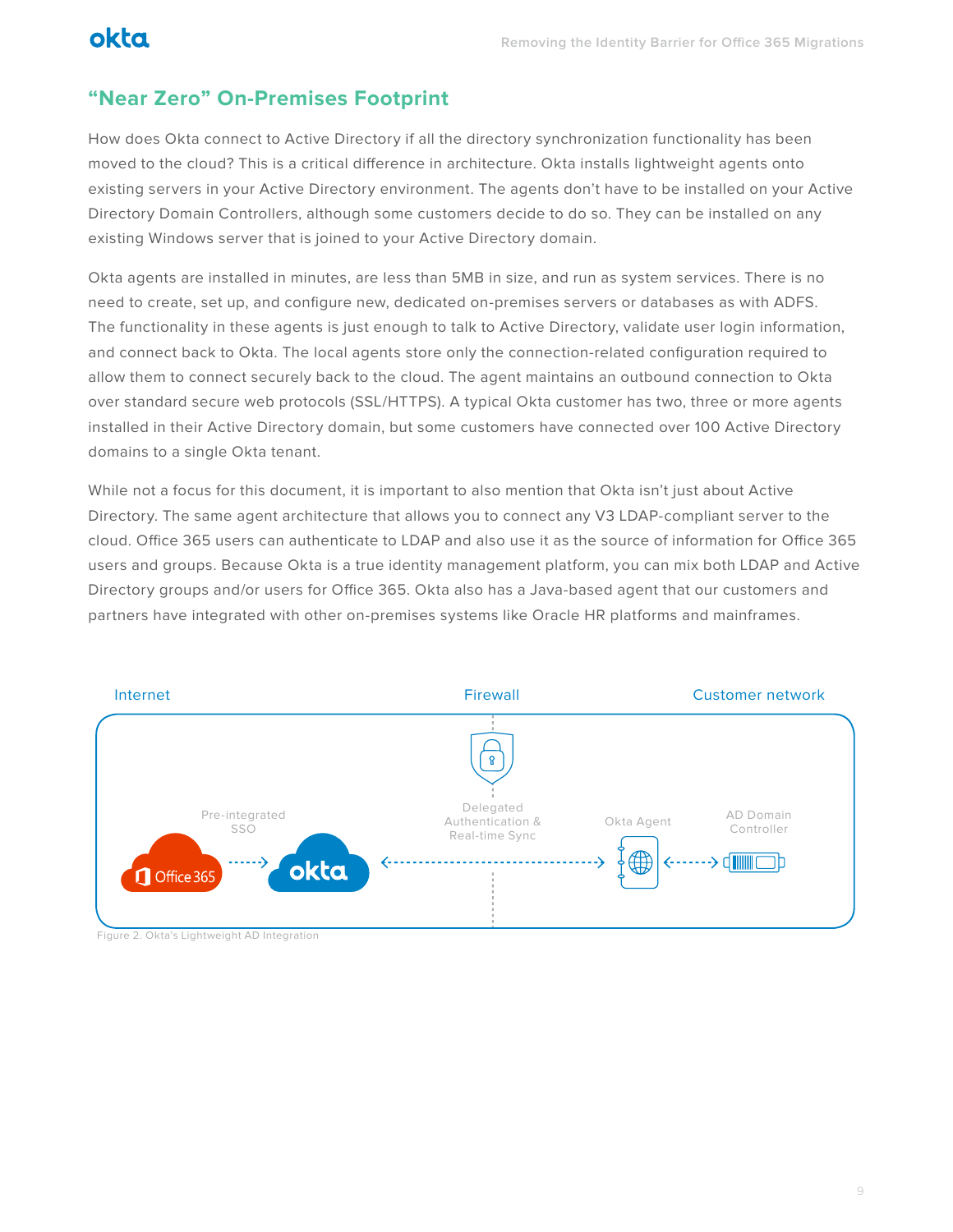## **Preconfigured Office 365 Connectivity**

Now that you understand how Okta connects to on-premises systems, let's discuss how the Okta cloud service connects to Office 365. Unlike ADFS, which requires you to set up certificates, review claims policies and expose the service to the internet, Okta has preconfigured the connectivity to Office 365 to help you easily set up a WS-Fed integration. Search the Okta Integration Network for the Office 365 app and add it to your Okta organization. By passing in only a few pieces of information—such as the Office 365 tenant name, domain you are going to federate, and an administrator username and password— Okta will automate the entire setup of federation for you. Okta's Universal Sync capability uses Azure AD Connect's SOAP API to synchronize Active Directory users, distribution groups and contacts to Office 365. The provisioning features in the Okta Office 365 application also allow you to assign licenses to any Microsoft Online service and assign roles directly from within the provisioning UI. Soon, Okta's enhanced offboarding capability will allow you to remove licenses for deactivated users.

|                                                                                            | okta |                                                     | Office 365                                                                              |                                                                                           |
|--------------------------------------------------------------------------------------------|------|-----------------------------------------------------|-----------------------------------------------------------------------------------------|-------------------------------------------------------------------------------------------|
|                                                                                            |      |                                                     |                                                                                         |                                                                                           |
| Provisioning to App                                                                        |      |                                                     |                                                                                         | Cancel                                                                                    |
| For more information on provisioning settings, please see the Office 365 Deployment Guide. |      |                                                     |                                                                                         |                                                                                           |
| Office 365 Provisioning Type                                                               |      |                                                     | C Licenses/Roles Management Only<br>Supported with Microsoft AADConnect / DirSync.      |                                                                                           |
|                                                                                            |      | <b>W</b> Profile Sync                               | Synchronize users with full profile.<br>Administer in Office 365 or source directory.   |                                                                                           |
|                                                                                            |      | User Sync                                           | Synchronize users with full profile.                                                    |                                                                                           |
|                                                                                            |      |                                                     | Administer in source directory.<br>Cannot be used with DirSync, AADSync, or AADConnect. |                                                                                           |
|                                                                                            |      | @ Universal Sync<br>Administer in source directory. | Synchronize all directory objects.                                                      |                                                                                           |
|                                                                                            |      |                                                     | Cannot be used with DirSync, AADSync, or AADConnect.                                    |                                                                                           |
| Create Users                                                                               |      |                                                     |                                                                                         | <b>Enable</b>                                                                             |
|                                                                                            |      |                                                     |                                                                                         |                                                                                           |
|                                                                                            |      |                                                     |                                                                                         | Creates or links a user in Microsoft Office 365 when assigning the app to a user in Okta. |

Figure 3. Office 365 Provisioning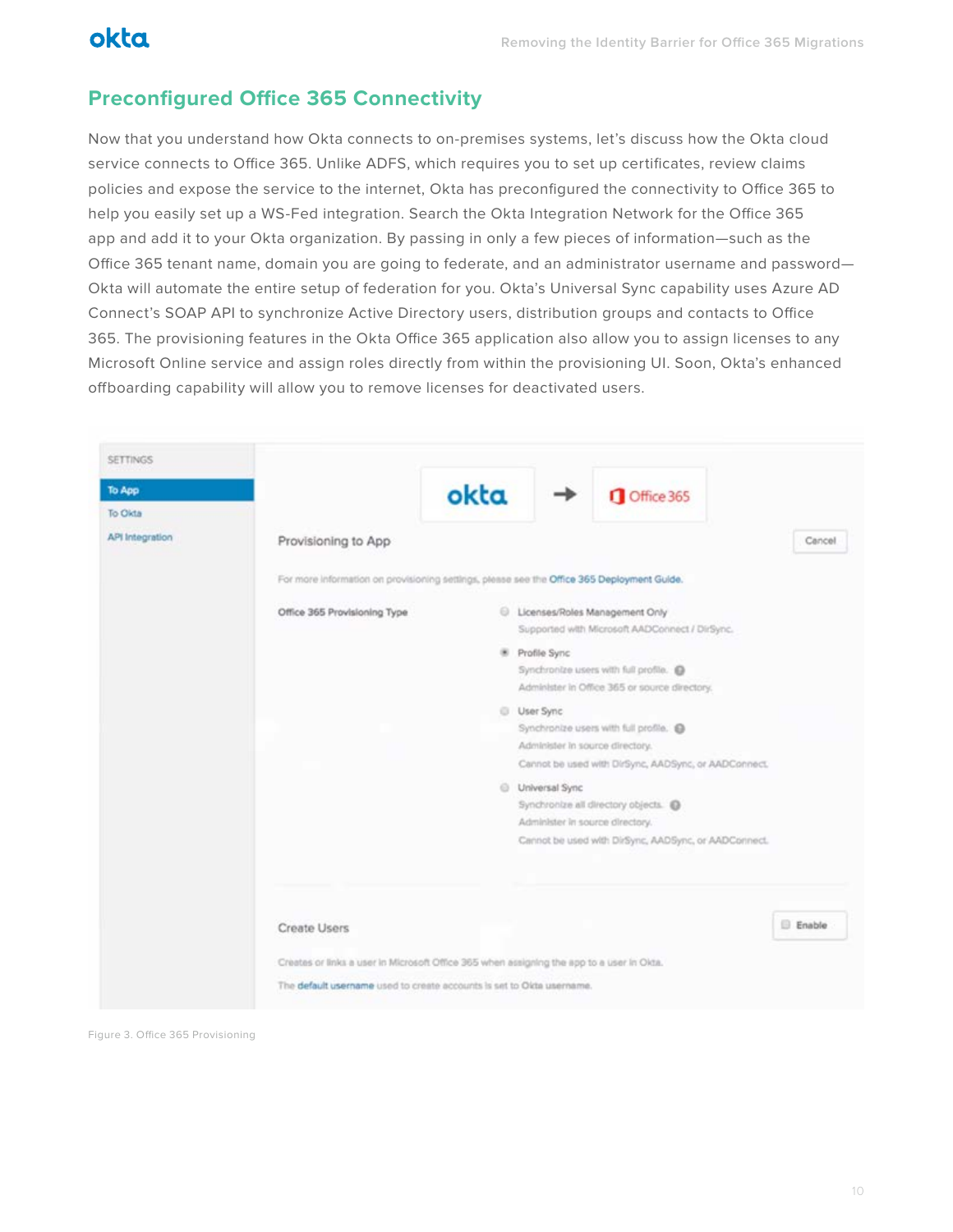## **Delegated Authentication**

When a user attempts to access Microsoft Office 365, they are redirected to Okta for authentication. Okta's cloud service now has a pool of agents, all connected to Active Directory, that are ready and waiting. One agent connection is chosen automatically (and in turn connectivity to your Active Directory is load balanced by Okta), and user credentials are securely communicated down to the domain controllers where the agent validates it. This method is called "delegated authentication." Okta is the federation service for Office 365. For users who have an Active Directory account, we delegate that authentication back to Active Directory via our network of agents. If one of the servers on which an agent is installed is unavailable, Okta will automatically and transparently fail over to the next agent as long as there is at least one more agent installed. This automatic failover is transparent to both the end user and the IT administrator.

## **Okta + Office 365**

| Real time authentication to Active Directory             |              |
|----------------------------------------------------------|--------------|
| Highly scalable                                          |              |
| Dedicated on-premises servers                            | $(\times)$   |
| Deploys quickly with minimal identity skills             |              |
| Requires ADFS or Azure AD Connect for sync to Office 365 | $(\times)$   |
| Real-time reporting and monitoring                       | $\checkmark$ |
| Automated license management                             |              |
| Auto-provisioning with HR systems                        |              |

Okta is truly a modern approach to identity, with an architecture that was built from the ground up with the cloud in mind. Unlike Microsoft's approach, Okta's agent architecture avoids the hassle of opening internet ports, proxying and load balancing user authentication traffic, and having to host the federation service. Okta's approach also means you don't have to copy your Active Directory password hash into the Office 365 service, because authentication takes place in Okta, delegated to your Active Directory. Okta is the best of ADFS, Pass-through Authentication, and Azure AD Connect.

### **Support for Office 365 modern authentication (ADAL)**

For many years, Office 365 only supported WS-Federation authentication to Office 365. While the WS-Federation protocols worked fine when Office 365 was accessed via a browser, they presented a problem with software clients such as Microsoft Outlook or the native email clients on iOS or Android devices. These "thick" clients use WS-Trust, a less flexible method of authentication which required the software client to have specific knowledge about the login process. With the significant increase in the use of multi-factor authentication, these clients don't know how to work with the variety of MFA methods. They either ignored the MFA step, required complex, long, application-specific passwords, or they broke and were unable to authenticate a valid user.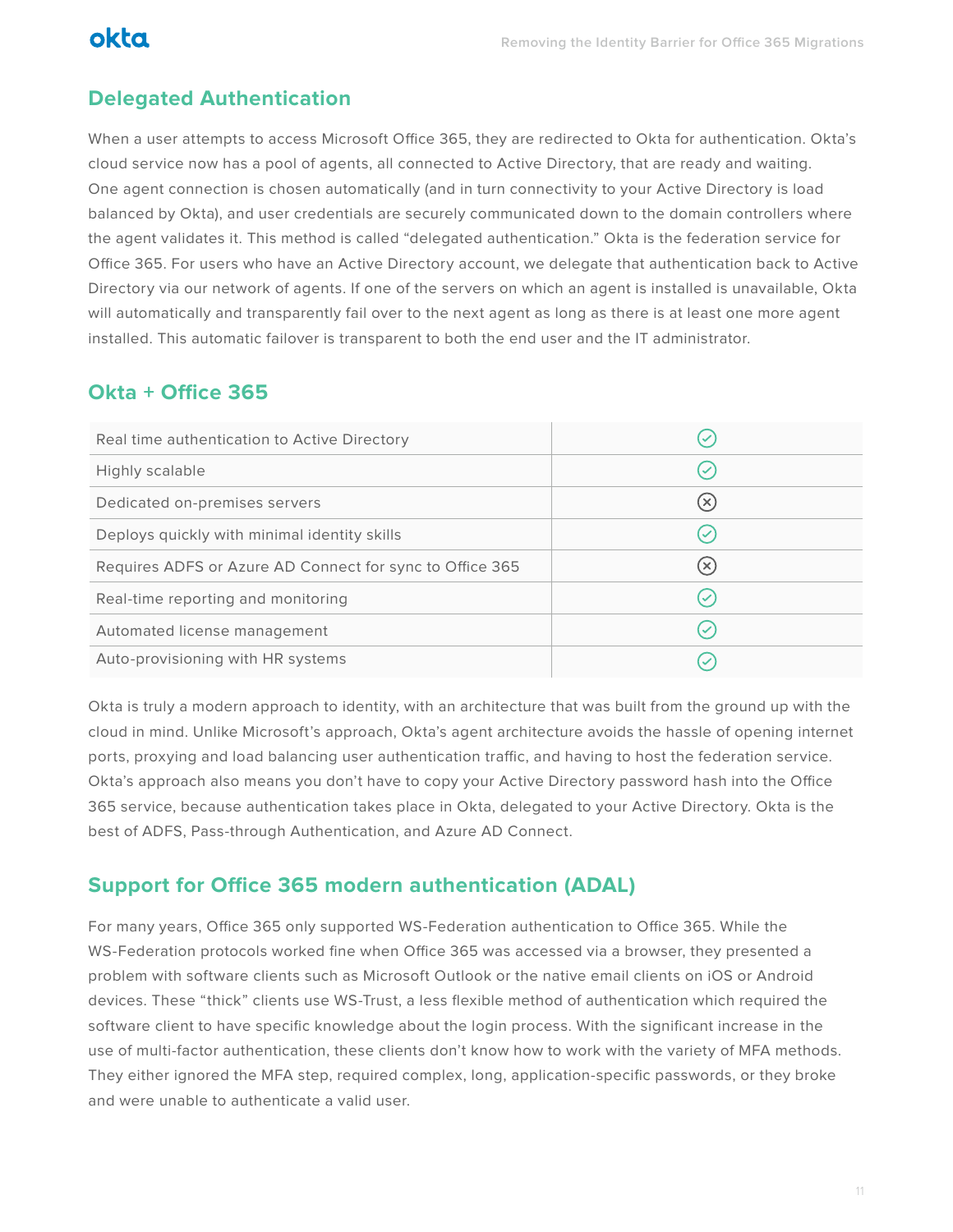

Microsoft, therefore, updated its own Office clients to use the new Azure Active Directory Authentication Library (ADAL, or sometimes known as "Modern Authentication"). ADAL is a proprietary set of Microsoft software libraries that allow a thick client to embed a browser into the authentication phase. By doing this, the identity provider being used for authentication can present any type of authentication flow and therefore implement MFA. As an identity provider on the Azure AD federation compatibility list, Okta partners with Microsoft to ensure the Okta service fully supports this new method of authenticating to Office 365.

### **Directory synchronization**

Solving the authentication challenge is only half of the problem. In most migration scenarios from your on-premises Exchange environment to Office 365, part of the data you are migrating are email contacts, distribution lists, and all the identity information about users which is stored in Azure Active Directory (Azure AD). IT administrators want to make use of existing security groups in Active Directory to control permissions to different areas of Office 365. Therefore, you need to copy this data from Active Directory into Azure AD. This is not a one-time copy when you migrate, but a constant sync of identity information between Active Directory, Okta, Office 365, and Azure Active Directory. Depending on the deployment model chosen for Office 365, you may be required to manage security groups and users in your Active Directory environment, and any changes you make need to be quickly reflected in Azure AD.

Turning once again to the Microsoft tools, Azure AD Connect is the common choice for directory synchronization. Azure AD Connect is the lightweight version of a much larger identity management platform, Microsoft Identity Manager (MIM). Both Azure AD Connect and MIM are based on a 10-year-old on-premises meta-directory called Microsoft Identity Integration Server (MIIS). A meta-directory is essentially a database with connections to different data sources like Active Directory or Office 365.

On top of this database is identity management software that maintains information about users, groups, and so on. This server regularly communicates to all the connected systems, gets updates and transfers changes to Office 365 and Azure AD. Vendors like Microsoft, IBM, Oracle, and CA have been using this approach to identity for over a decade. It's an old architecture that requires maintaining lots of software in your on-premises IT environment.

#### **Timeline of Microsoft sync tools**

Azure AD Connect is the evolution of an on-premises product designed back in 1999. While the name of the software has changed, and improvements been made, the underlying architecture is exactly the same.

- **1999** Microsoft Metadirectory Server
- **2003** Microsoft Identity Integration Server
- **2007** Microsoft Identity Lifecycle Manager Server
- **2009** DirSync
- **2010** Microsoft Forefront Identity Manager
- **2012** Windows Azure Active Directory Synchronization
- **2014** Microsoft Azure AD Sync Services tool
- **2015** Azure AD Connect
- **2016** Microsoft Identity Manager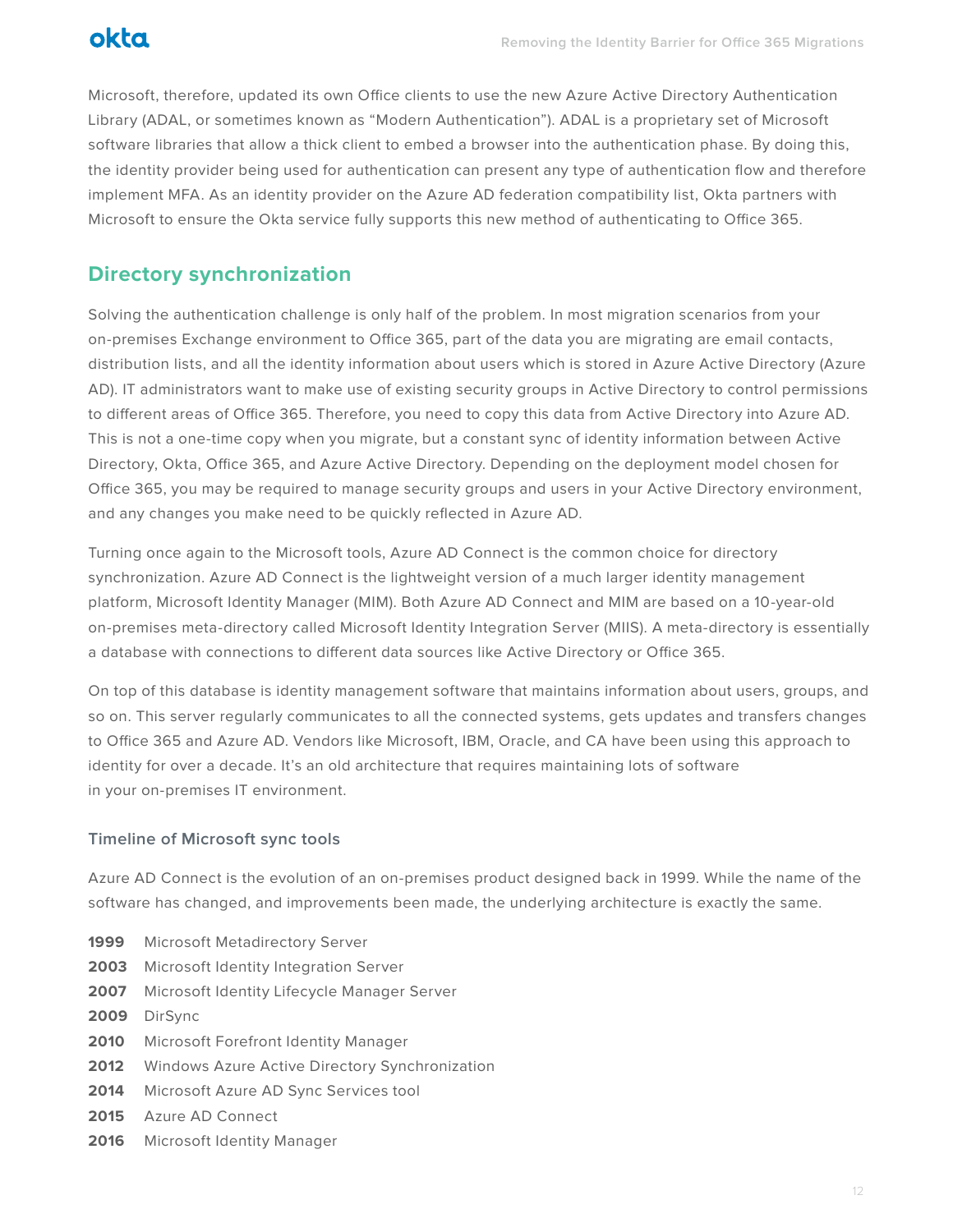## **Handling the complexity of Active Directory**

If you have a more complex Active Directory environment, Azure AD Connect struggles, and you must upgrade to the bigger Microsoft Identity Manager (MIM). This upgrade isn't free and requires you to purchase both software and consulting services to deploy. MIM deployments require a minimum of 1-2 months and result in 2-4 new servers you need to maintain.

As mentioned previously, having to deploy new servers in your IT environment when you are migrating to Office 365 doesn't make sense. The advantages of Office 365 are about moving away from hosting your own services, not deploying more servers. If you combine the requirements of directory synchronization with the footprint of ADFS, at a minimum there will be 5-6 new servers to run and maintain, and in most cases, the number is higher.

"The advantages of Office 365 are about moving away from hosting your own services, not deploying more servers."

## **For very complex Office 365 environments, Okta is significantly simpler to deploy and maintain**

A very common problem in an Office 365 migration is how to handle the synchronization of username more specifically, the User Principal Name (UPN) to be created in Office 365. The UPN requires a domain that is public on the internet, for example, simon@okta.com. However, many Active Directory environments are built with private, non-public DNS domains that cannot be used on the internet, resulting in usernames like simon@okta.local. Therefore, the integration from Office 365 to Active Directory must figure out how to map the AD user with an invalid username to a valid Office 365 format. This mapping can be done in Azure AD Connect, but it's limited. MIM allows for total control, but is costly to configure, deploy and manage. Once again, Microsoft is forcing you to make a compromise.

#### **Domain consolidation**

If you have many complex environments, Microsoft will recommend you consolidate your different Active Directory domains into a single forest. But, this isn't always possible. It can be very costly for such projects and some companies outsource the IT management of their Active Directory environment, which means many change requests and statements of work. To avoid consolidation, customers could use MIM and replicate all the data from the different Active Directory environments into a single, new Active Directory forest. Azure AD Connect would then be used to sync this data to Office 365. This can take months and result in yet more new servers deployed in your IT environment.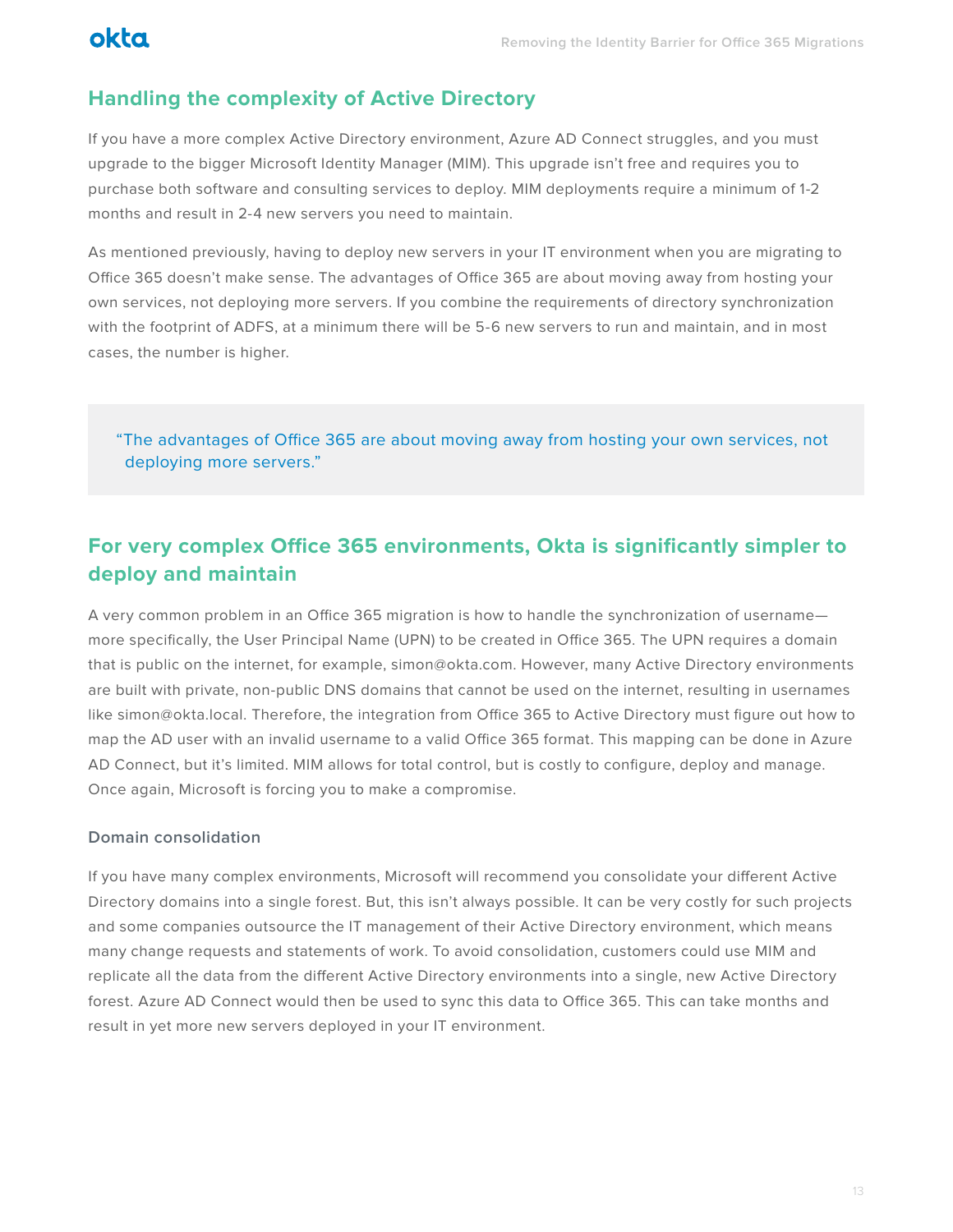#### **Deploy Office 365 6x faster using Okta**

We have seen customers spend 18-24 months attempting to get ADFS, Azure AD Connect, and Microsoft Identity Manager (MIM) to work for identity federation, domain consolidation, high availability, automated onboarding and offboarding, and licensing for Office 365. They turned to Okta when they realized they could support all of these requirements out-of-box and get it all done six times faster.

With Okta, an admin can import existing users and groups from AD and LDAP into Okta Universal Directory. From there, they can control both inbound and outbound profile attributes, and transform, manipulate, and apply logic to ensure that data is clean and reconciled during the process.

Organizations can use Okta to connect an unlimited number of directories, consolidate users and groups from untrusted forests, and synchronize them all to a central Active Directory. Okta will manage these directories from a central admin console. Once the user is authenticated to the AD domain, Okta will authenticate them into the cloud and to the applications they need.

### **Provisioning from HR Systems**

The challenges of synchronizing user and group information into Office 365 is not confined to on-premises systems. Active Directory has traditionally been the place where the enterprise stored all information about users, but that is becoming obsolete. Companies are migrating other on-premises services to newer cloud solutions, like HR systems (Workday, BambooHR). They want to source the Office 365 usernames from these cloud applications, get the user's phone number from solutions such as RingCentral, and device information from Samanage. How do you connect all this information together into a single, up to date profile, and provision to Office 365?

You can't use Azure AD Connect because it doesn't connect to any cloud service other than Office 365. MIM requires the expensive and time-consuming development of that connectivity. This is a great example of how these older architectures struggle with the new concepts of cloud computing, and how Okta can ease the pain of investing in on-premises resources.

### **Okta for Office 365 is more than just authentication and synchronization**

Okta isn't just about authentication and provisioning—it's about the full identity lifecycle for Office 365. Azure AD Connect will create users in Office 365 from Active Directory, but those users cannot use Office 365 services until they are licensed. Typically, you either use the Office 365 portal to assign licenses to users, or you create PowerShell scripts that you run or schedule.

Okta hosts all services for you, you can quickly take advantage of other features with only a few clicks. For example, if you need to add multi-factor authentication (MFA) to your Office 365 login process, it is simple to enable an MFA policy once for your Okta org. All subsequent logins will be secured with a second factor—there is no extra work required.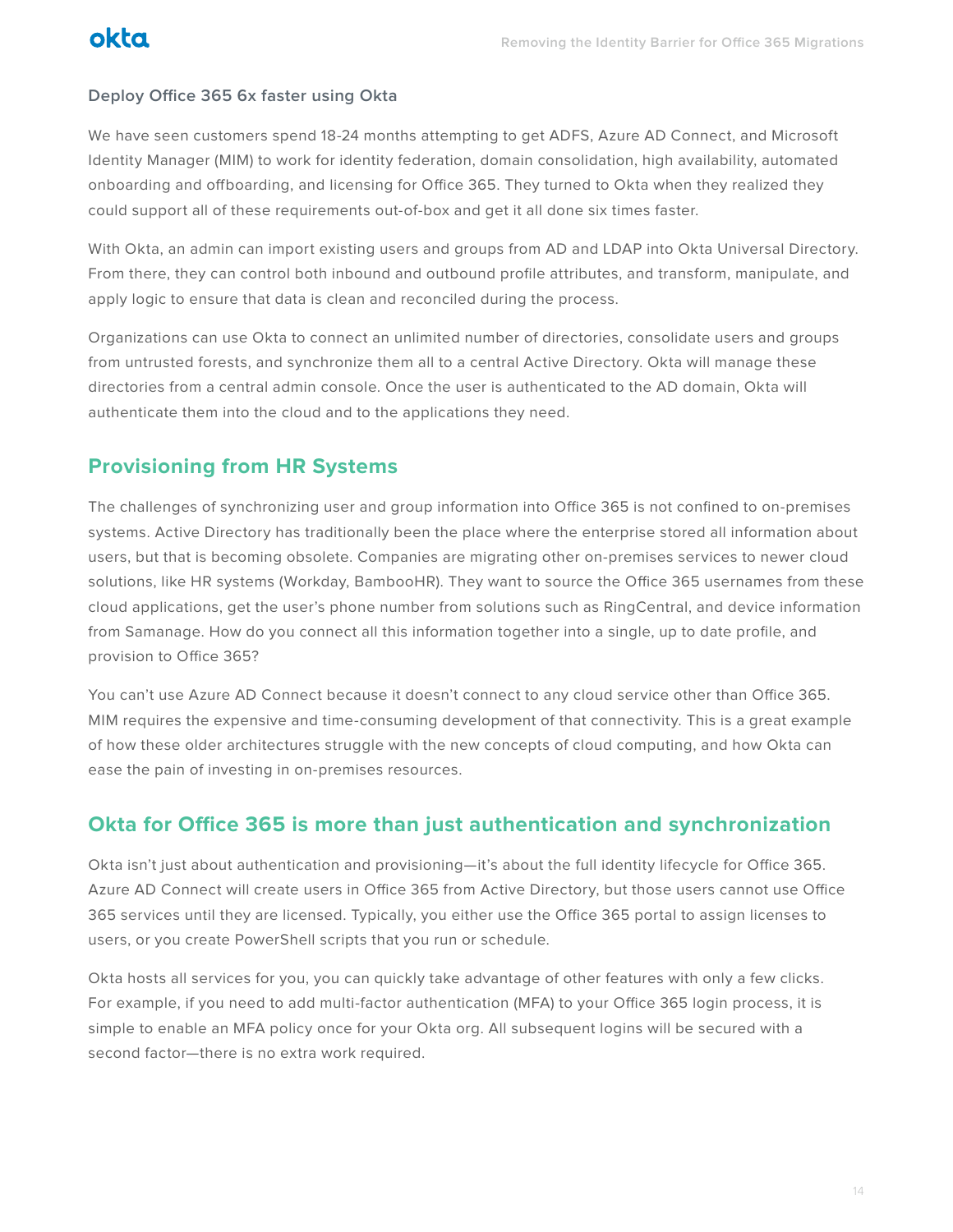

#### **Group-based license assignment**

It is easy to allow access to Office 365 for only a certain subset of your users. The Active Directory groups have already been imported via the Okta agents. Simply assign the relevant groups to the Office 365 app in Okta to control who has access to login to Office 365. You can now control who has access to Office 365 by simply managing group membership in Active Directory. Okta even has rules-based groups, so you can manage Office 365 access based on attributes. For example, everyone with the employeeType set to "Full Time" is automatically provisioned to Office 365.

#### **Automated and granular license management**

Okta presents you with all licensing and role management options directly in the application assignment UI. This removes yet another manual and disconnected task from your Office 365 deployment. When Okta licenses users, you can also specify specific services in each Microsoft Online license a user gets. This can be done based on groups, or for more granularity, you can also make assignments directly to a user. Those groups can be sourced from Active Directory, native to Okta or imported from other systems like an LDAP server, Workday or Box. For example, you could assign Microsoft E3 licenses with only Exchange and Lync enabled for your Sales team, while your Support team gets an E3 license with SharePoint Online enabled.

#### **Automation for end users**

Automation isn't just for the IT admin. Okta can also make the life of the end user much easier. When joining a company for the first time, users in the modern workplace want to access email on their own personal devices. Okta simplifies their Office 365 account setup. Users simply download Office 365 app onto your mobile device and authenticate to Okta. Combined with the automated provisioning and license management, your company needs to do only a few initial tasks, such as create a user in Active Directory and assign them to a group, and Okta will automate everything else. The final result is that the new employee can easily gain access to Office 365 within a matter of seconds of your IT group initiating the process.

#### **MFA done differently**

Now that you've moved your on-premises Exchange, SharePoint and Skype for Business workloads into the cloud, you want to increase the security of users accessing this data. The most effective and immediate way to do this is by implementing a second factor of authentication, more commonly known as adding Multi-factor Authentication (MFA). MFA introduces something other than your username and password into the authentication phase, by actions such as sending you a code via SMS to your mobile device, or by asking you to confirm or deny an authentication attempt via an app on your smartphone.

Office 365 bundles in a subset of Azure MFA features as part of the Office 365 subscription, so what does Okta do with MFA that is better?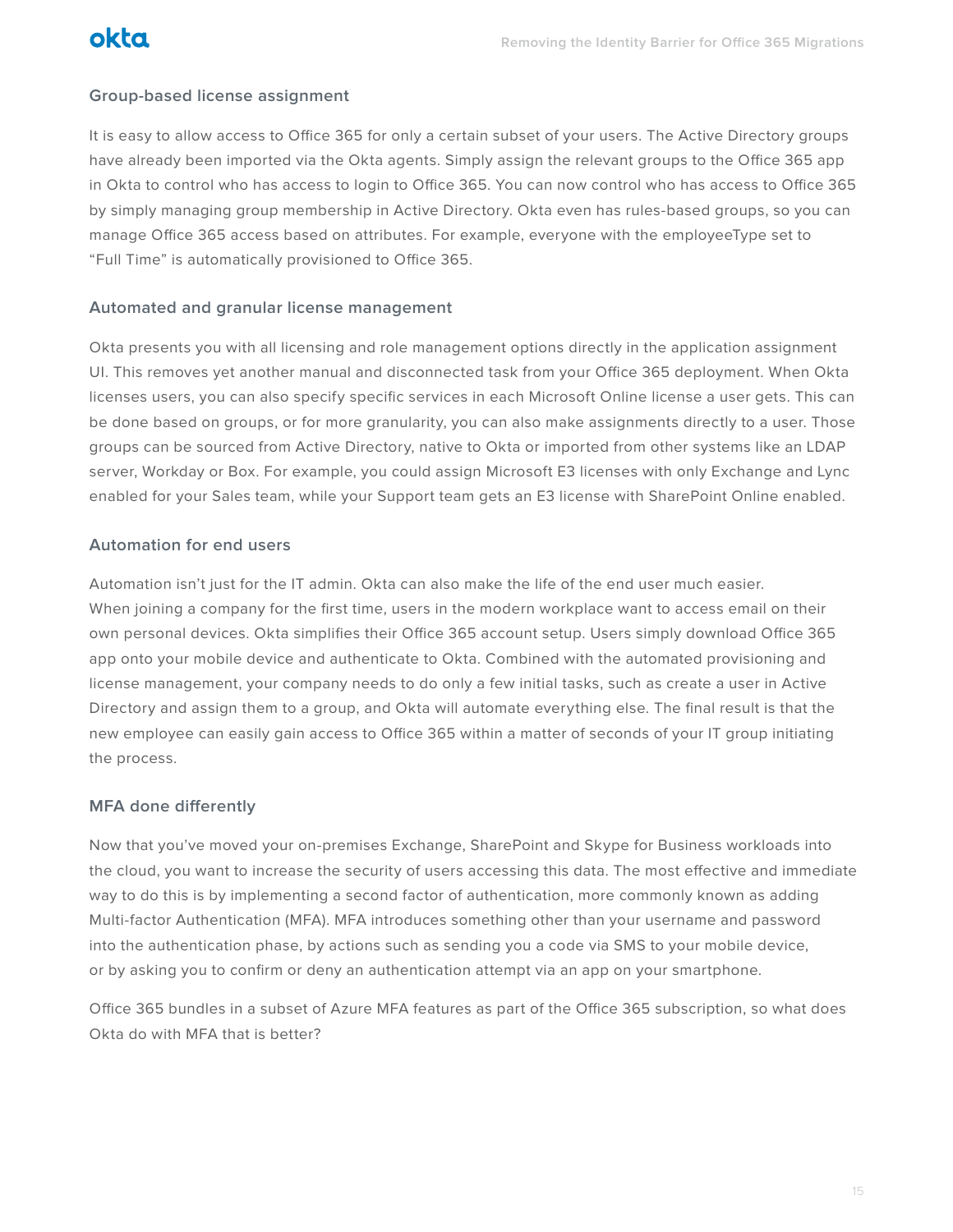Okta has powerful groups membership rules. This means you can derive group membership in Okta based on things like user attributes from Active Directory and other sources. MFA is enabled via group membership and is enforced by policy. You don't need to go and specify each user that should be prompted for MFA. Instead, you create a policy that defines when MFA should be applied and assign groups to that policy. If you create a new user in Active Directory and you use the "Domain Users" group in your Okta MFA policy, they are automatically going to require MFA for login. No extra IT admin intervention required. And MFA policies can be applied at either an application level, or at the Okta org level, depending on when you want your users to be prompted for MFA.

Okta's policy engine allows your increased flexibility and granularity in setting MFA policies and integrates with a large variety of third-party MFA vendors. If your employee is accessing Outlook via a browser and they do so from your company headquarters, they've usually passed some physical security measures, such as key cards to open doors. Therefore, you can relax the MFA enforcement for these circumstances. Unlike Okta, Office 365 doesn't give you these controls in their free version of MFA.

Okta access policies go beyond just the enforcement of MFA. You can ensure that certain groups of users can only access Office 365 resources only from specific networks. Okta's MFA policies can be fine-tuned on a per-application basis. So, you might want to enforce MFA for Office 365, but not for Zendesk.

Some customers have long recognized the value of MFA and have already deployed a solution from another vendor. Okta has no preference of the MFA solution you want to use with Office 365, therefore you can integrate our cloud service with RSA SecurID, Symantec VIP, YubiKey, and other cloud MFA vendors like Duo Security.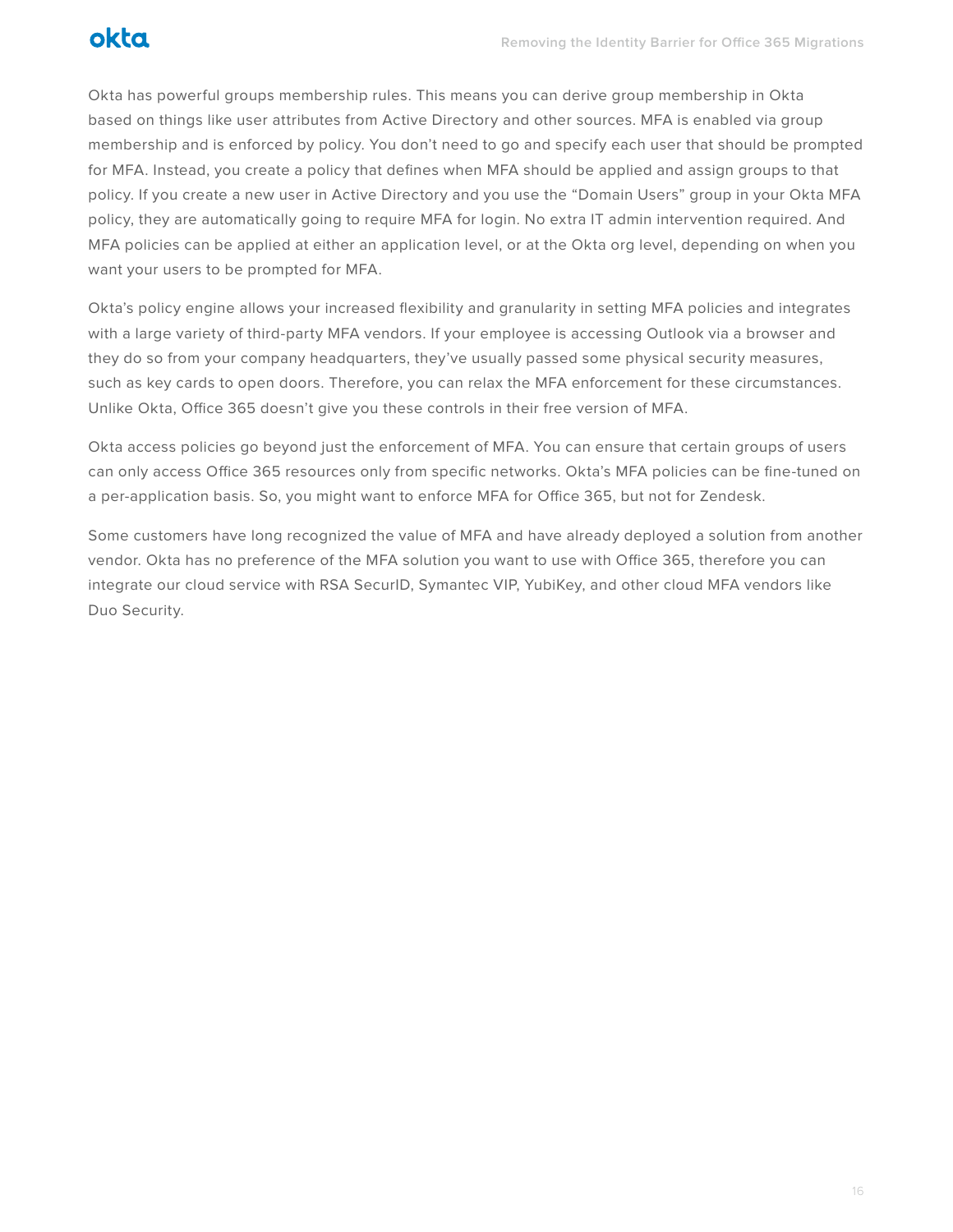# A Modern Cloud Identity for your Modern Cloud Applications

In summary, Okta was built from scratch with the cloud in mind, creating the concept of identity and access management as a service. We focus on automating many of the IT administrator's tasks, while simplifying end users access to Office 365. All of this is delivered with an architecture that doesn't impose old, legacy technology in your data center. Okta customers comment that we deploy Office 365 six times faster than estimates that included the use of ADFS and Azure AD Connect.

Not only do we care about the IT administrator and end user, but we care about the data and its security. We handle Office 365 authentication for companies like Adobe, Bose, Clorox, Post Foods and many more. We are very focused on security and have specialized teams analyzing and monitoring the security of our system on a daily basis. In the same way you chose Office 365 because it's more feature rich, less hassle to run, cheaper and more secure than the on-premises equivalent, Okta is the same logical choice for identity.

#### **About Okta**

Okta is the leading independent provider of identity for the enterprise. The Okta Identity Cloud connects and protects employees of many of the world's largest enterprises. It also securely connects enterprises to their partners, suppliers and customers. With over 5,000 integrations, the Okta Identity Cloud enables simple and secure access from any device.

Thousands of customers, including Experian, 20th Century Fox, LinkedIn, Flex, News Corp, Dish Networks, and Adobe trust Okta to work faster, boost revenue and stay secure. Okta helps customers fulfill their missions faster by making it safe and easy to use the technologies they need to do their most significant work.

For more information, visit us at www.okta.com or follow us on: [www.okta.com/blog](http://www.okta.com/blog)